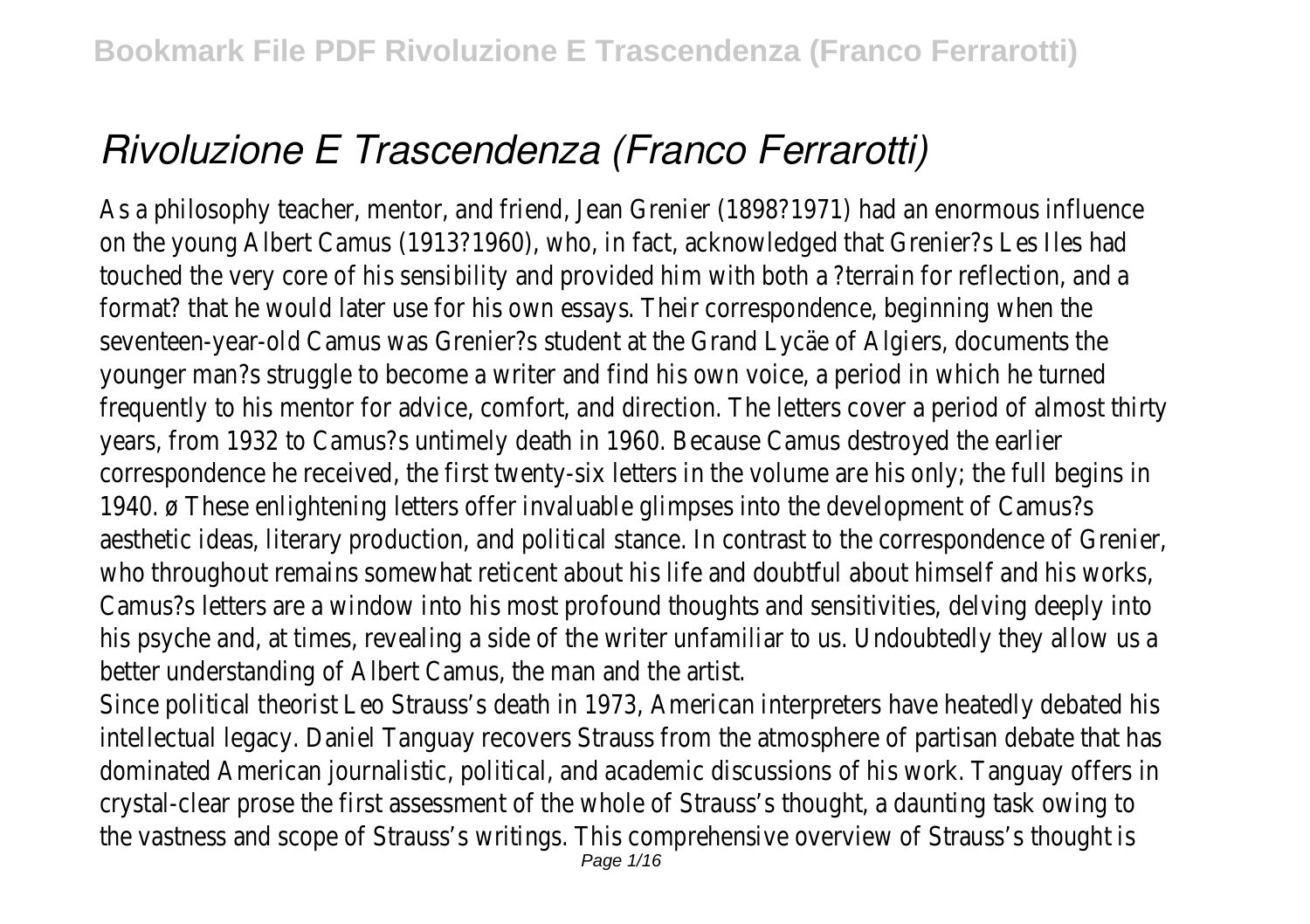indispensable for anyone seeking to understand his philosophy and legacy. Tanguay gives special attention to Strauss's little-known formative years, 1920-1938, during which the philos elaborated the theme of his research, what he termed the "theological-political problem." Tanguay shows the connection of this theme to other major elements in Strauss's thought, such as the Quarrell between the Ancients and Moderns, the return to classical natural right, the art of esoteric v and his critique of modernity. In so doing, the author approaches what is at the heart of Str work: God and politics. Rescuing Strauss from polemics and ill-defined generalizations about ideas. Tanguay provides instead an important and timely analysis of a major philosophical think the twentieth centur

Translated here into English for the first time is a monumental work of literary history and criticians. comparable in scope and achievement to Eric Auerbach's Mimesis. Italian critic Francesco Orlando explores Western literature's obsession with outmoded and nonfunctional objects (ruins, obs machinery, broken things, trash, etc.). Combining the insights of psychoanalysis and literary-political history, Orlando traces this obsession to a turning point in history, at the end of eighteenth-c industrialization, when the functional becomes the dominant value of Western culture. Roa through every genre and much of the history of Western literature, the author identifies d categories into which obsolete images can be classified and provides myriad examples. The fur of literature, he concludes, is to remind us of what we have lost and what we are losing as w toward the future.

History and Everyday Lif

The Shadow of Dionysu

Ruins, Relics, Rarities, Rubbish, Uninhabited Places, and Hidden Treasures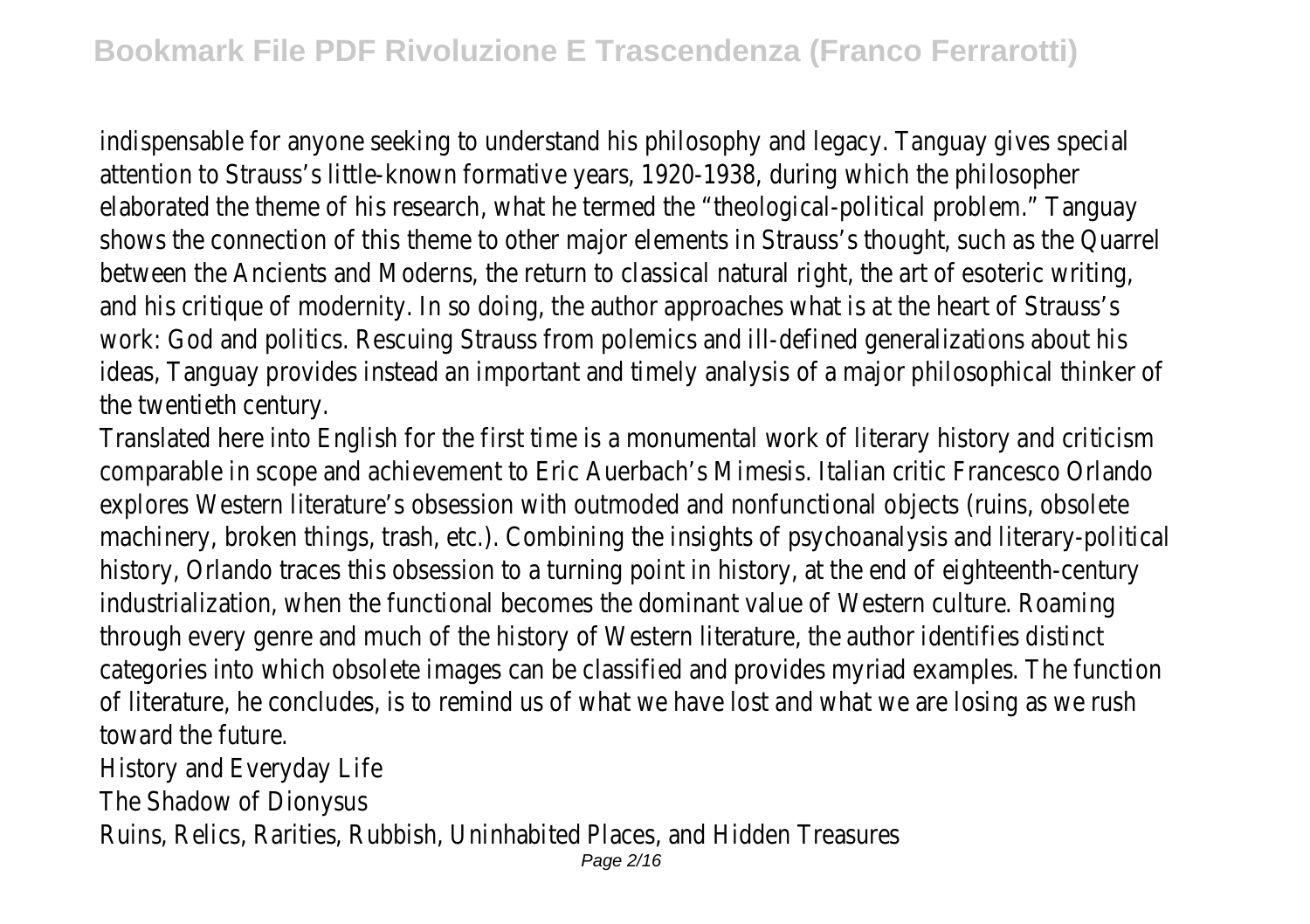Indagine sulla Sindone sezione seconda The Aesthetic Dimension

**Originally published by Duckworth and the University of California Press, Procopius is now available for the first time in paperback. Professor Cameron emphasises the essential unity of Procopius' three works and, starting from the `minor' ones, demonstrates their intimate connection with the Wars. Procopius' writings are seen to comprise a subtle whole; only if they are understood in this way can their historical value be properly appreciated. The result is a new evaluation of Procopius which will be central to any future history of the sixth century.**

**Rivoluzione e trascendenzaRivoluzione e trascendenzaEdizioni Dehoniane Bologna**

**Conceiving of Christianity as a "worldview" has been one of the most significant events in the church in the last 150 years. In this new book David Naugle provides the best discussion yet of the history and contemporary use of worldview as a totalizing approach to faith and life. This informative volume first locates the origin of worldview in the writings of Immanuel Kant and surveys the rapid proliferation of its use throughout the English-speaking world. Naugle then provides the first study ever undertaken of the insights of major Western**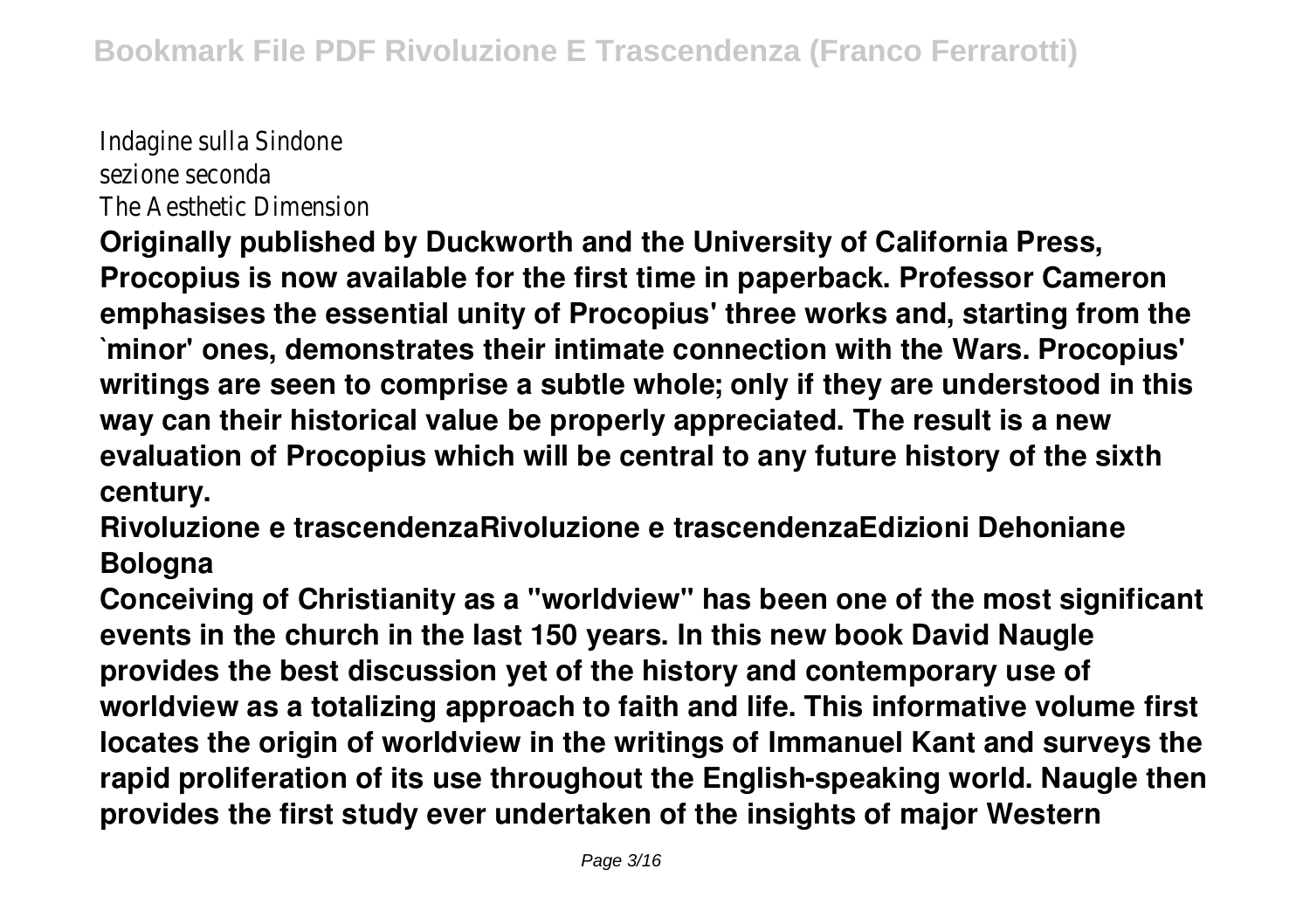**philosophers on the subject of worldview and offers an original examination of the role this concept has played in the natural and social sciences. Finally, Naugle gives the concept biblical and theological grounding, exploring the unique ways that worldview has been used in the Evangelical, Orthodox, and Catholic traditions. This clear presentation of the concept of worldview will be valuable to a wide range of readers.**

**Opere. Scritti Teorici 1**

**Metamorfosi del sacro**

**An Invitation to Classical Sociology**

**An Intellectual Biography**

**In nome del padre**

**acculturazione, inculturazione, sincretismo, fondamentalismo**

### **Leo Strauss**

Through a radical new reading of the 'Theological Political Treatise', Dimitris Vardoulakis argues that the major source of Spinoza's materialism is the Epicurean tradition that re-emerges in modernity when manuscripts by Epicurus and Lucretius are rediscovered. This reconsideration of Spinoza's political project, set within a historical context, lays the ground for an alternative genealogy of materialism. Central to this new reading of Spinoza are the theory of practical judgment (understood as the calculation of utility) and its implica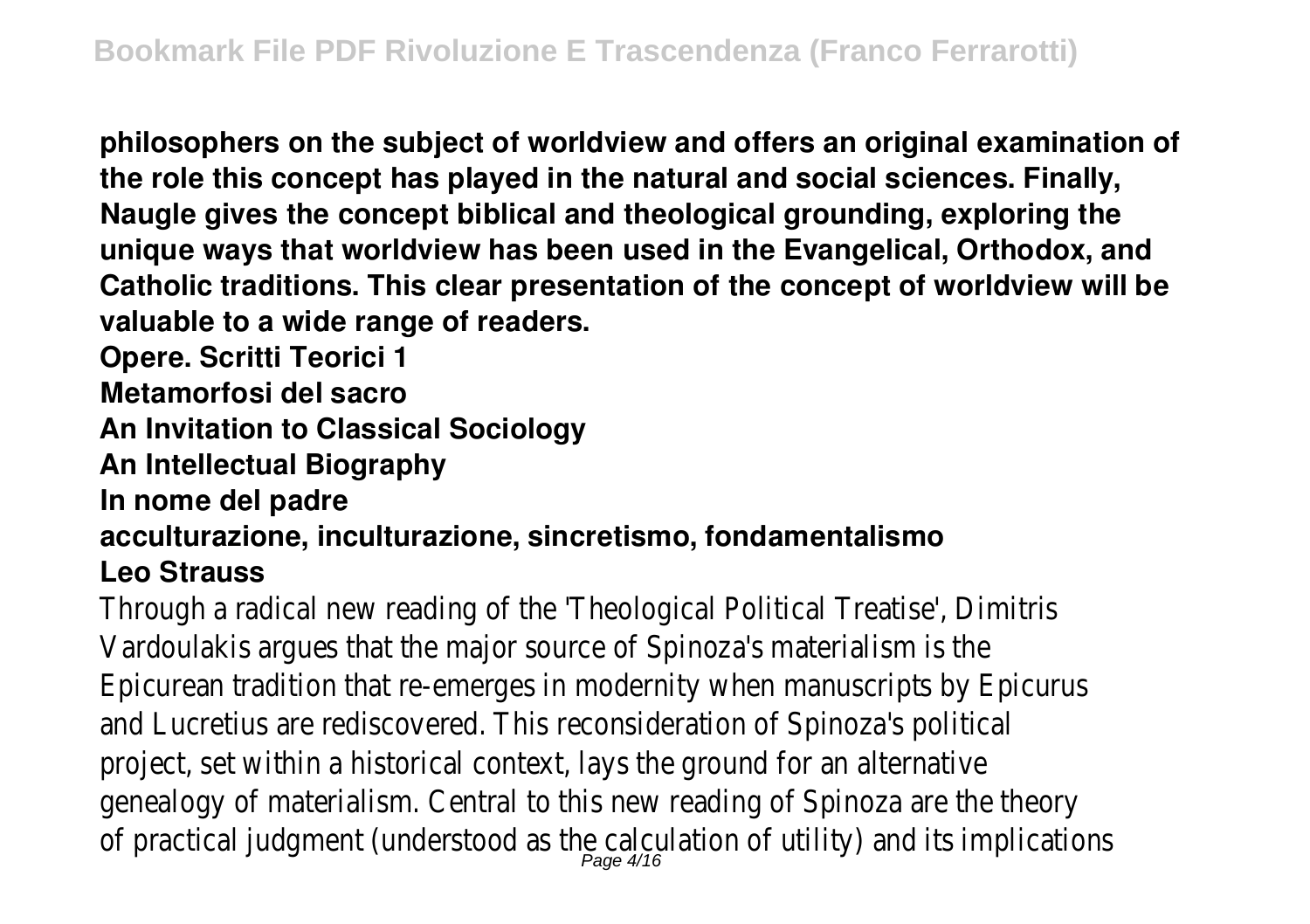for a theory of democracy that is resolutely positioned against authority. "The definitive study of Lenin's political theory" (OBSERVER). Lukacs's study remains one of the very few to offer a profound account of Leninism as a body of thought and is indispensable to an understanding of the true contemporary significance of Lenin's life and work.

Maffesoli presents a powerful argument for understanding everyday life by examining the passional logic that animates the social body. He asserts that the "circulation of sexuality," as much as the circulation of goods and services or language, is a structural component of sociality. By examining the dionysian adventure (passion, bonds of shared emotion, communal feeling), he redefines the problems of sociality and the strong hedonistic ethics present in contemporary daily life.

Desire and Death in the Phenomenology of Spirit

From the Beat Revolution to the Bit Generation

The History of a Concept

Hegel on Self-Consciousness

Auguste Comte: Volume 2

Conversazioni con la sociologia

Come leggere il Prologo di Giovanni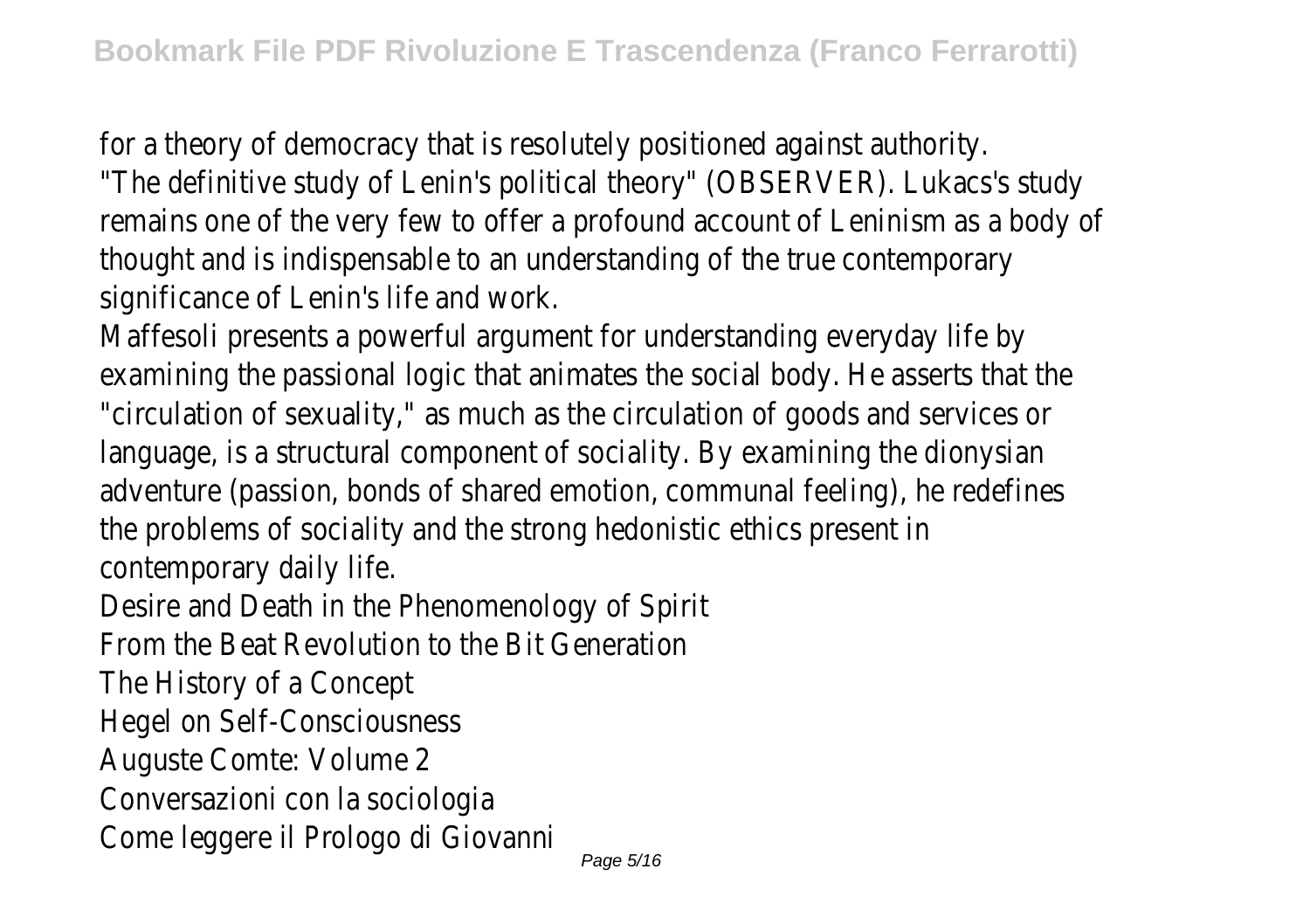*Credited as the inventor of the philosophy of history, Vico's influential pre-Enlightenment theories about knowledge, metaphysics, and moral consciousness gained a wider audience with this acclaimed 20th-century exposition.*

*Questa pubblicazione contiene: "Una sociologia alternativa" e "Storia e storie di vita".*

*In the most influential chapter of his most important philosophical work, the Phenomenology of Spirit, Hegel makes the central and disarming assertions that "self-consciousness is desire itself" and that it attains its "satisfaction" only in another self-consciousness. Hegel on Self-Consciousness presents a groundbreaking new interpretation of these revolutionary claims, tracing their roots to Kant's philosophy and demonstrating their continued relevance for contemporary thought. As Robert Pippin shows, Hegel argues that we must understand Kant's account of the self-conscious nature of consciousness as a claim in practical philosophy, and that therefore we need radically different views of human sentience, the conditions of our knowledge of the world, and the social* Page 6/16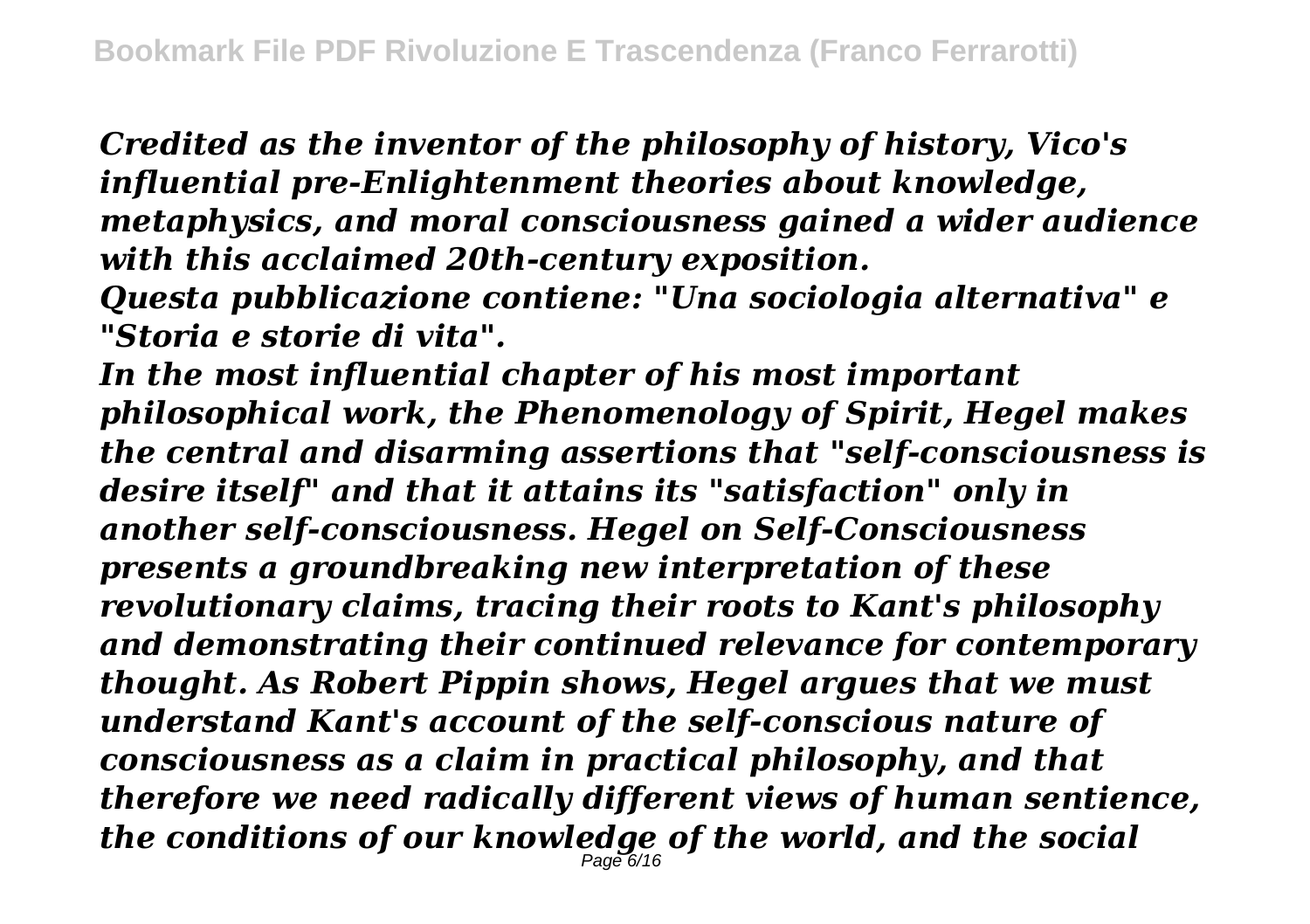*nature of subjectivity and normativity. Pippin explains why this chapter of Hegel's Phenomenology should be seen as the basis of much later continental philosophy and the Marxist, neo-Marxist, and critical-theory traditions. He also contrasts his own interpretation of Hegel's assertions with influential interpretations of the chapter put forward by philosophers John McDowell and Robert Brandom.*

*Una sociologia*

*Jürgen Habermas. A bibliography: works and studies (1952-2013)*

*Rivoluzione e trascendenza*

*A Study in the Unity of His Thought*

*Kitawa*

*Rousseau and Marx and Other Writings*

*L'Italia tra storia e memoria. Appartenenza e identità*

*L'indagine si propone di offrire un'informazione corretta e documentata sul dibattito, ricco e complesso, a volte confuso e tormentato, che circonda il telo di Torino. Il volume ricostruisce la storia del lenzuolo funebre e di* Page 7/16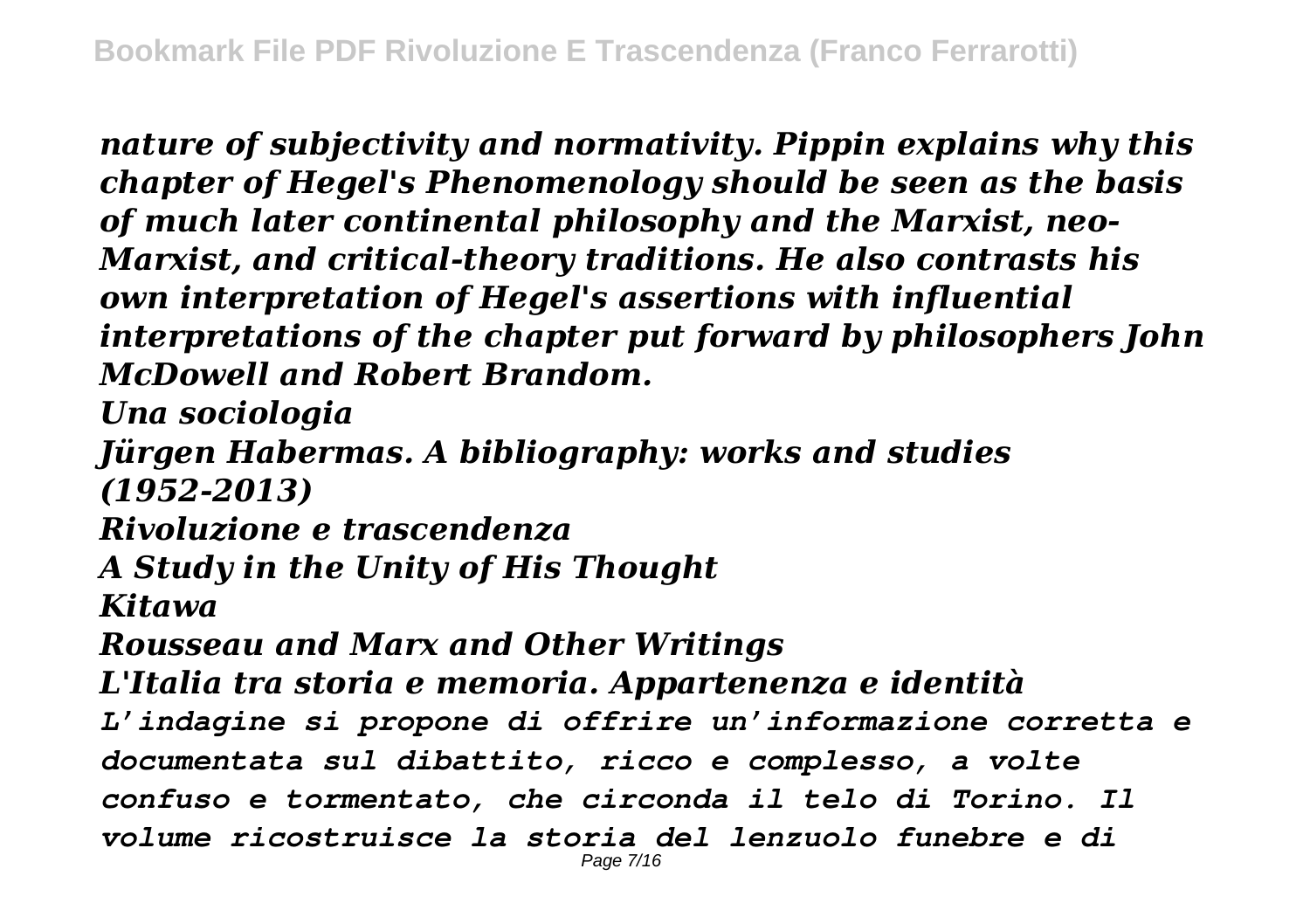*sudari e veli analoghi, commenta i testi sulla passione di Gesù, illustra le ricerche della scienza e le posizioni della Chiesa cattolica, la storia delle ostensioni pubbliche e della devozione popolare. In appendice, cinque interviste offrono altrettanti sguardi sul mistero del telo torinese: la parola passa dunque al biblista Giuseppe Ghiberti, allo storico Andrea Nicolotti, al giornalista Marco Fracon, al fondatore del Gruppo Abele e di Libera Luigi Ciotti e al parroco ortodosso Lucian Ro?;u. L'intento è «raccontare» la Sindone senza pregiudizi, ingenuità e forzature, rifiutando di prendere posizione a favore o contro la sua autenticità, ma anche senza dimenticare che il telo di Torino, con il suo fascino, i suoi lati oscuri e problematici, è una straordinaria icona cristiana, testimone della sofferenza dell'uomo in ogni tempo.*

*This volume explores the life and works of Auguste Comte during the last and most controversial part of his career, the period from 1842 to 1857.*

*In 2016, the Nobel Prize in Literature was awarded to the* Page 8/16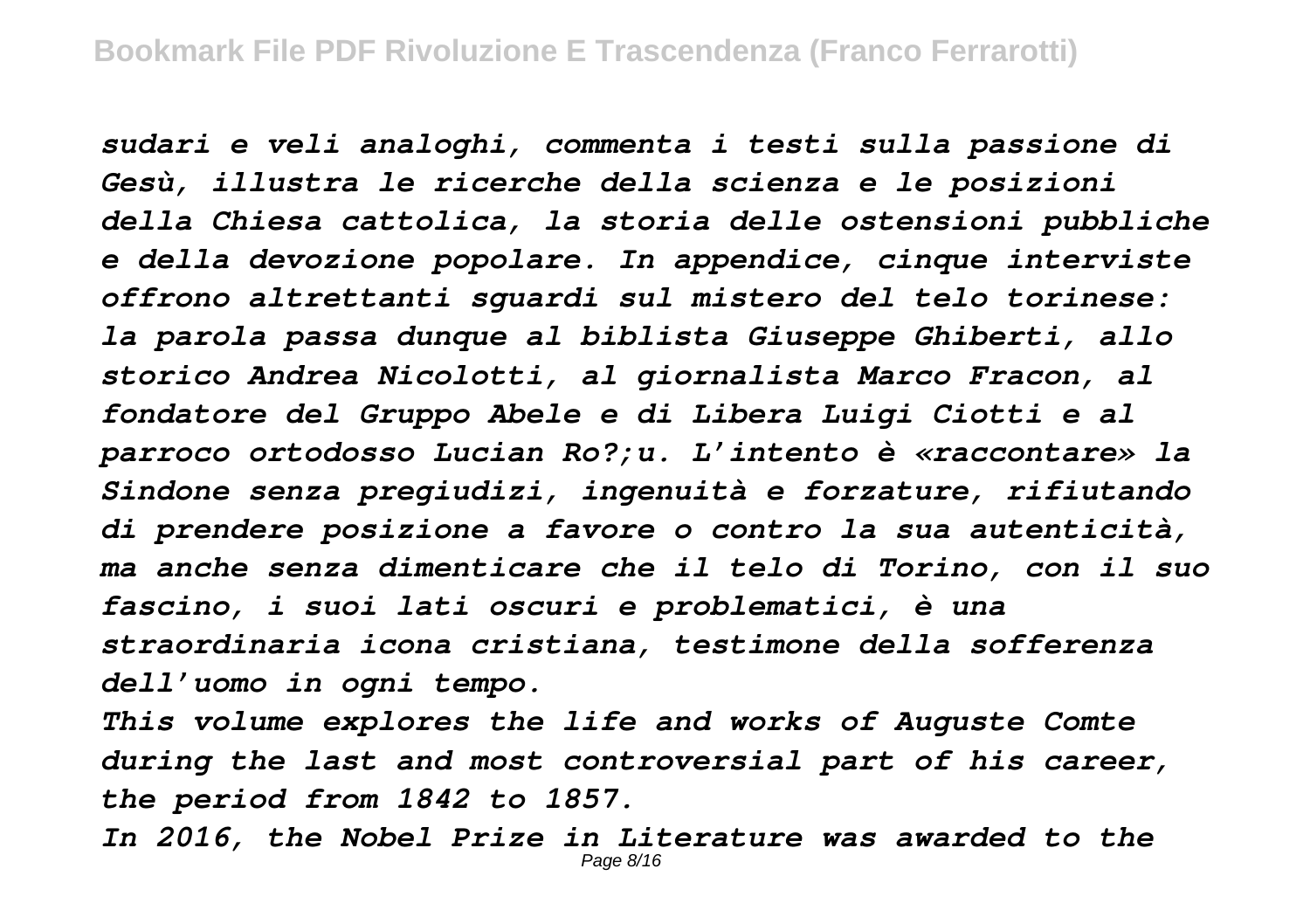*singer and songwriter Bob Dylan "for having created new poetic expressions within the great American song tradition." This suggests how important pop music is in the contemporary society, and highlights how blurred are traditional boundaries across all forms of art. Pop music is strictly connected to mass media, mass culture, the youth universe, and its languages. Pop/rock music is the bearer of new trends, while getting influenced by social and cultural events. It is the soundtrack of entire generation, accompanying not only several forms of entertainment but also the social commitment, need to belong, desire for recognition and limelight. Rock reflects the world of youth, its rituals and legends, and it represents an important tool to socialise and get together. Popular culture is the turf where change happens. Pop music is never permanent, it is ever-changing. Starting from the main theories about the sociology of music, the aim of this book is to investigate social changes, youth cultures, media, and pop music. It is a journey from the Beat Revolution (which includes art and* Page 9/16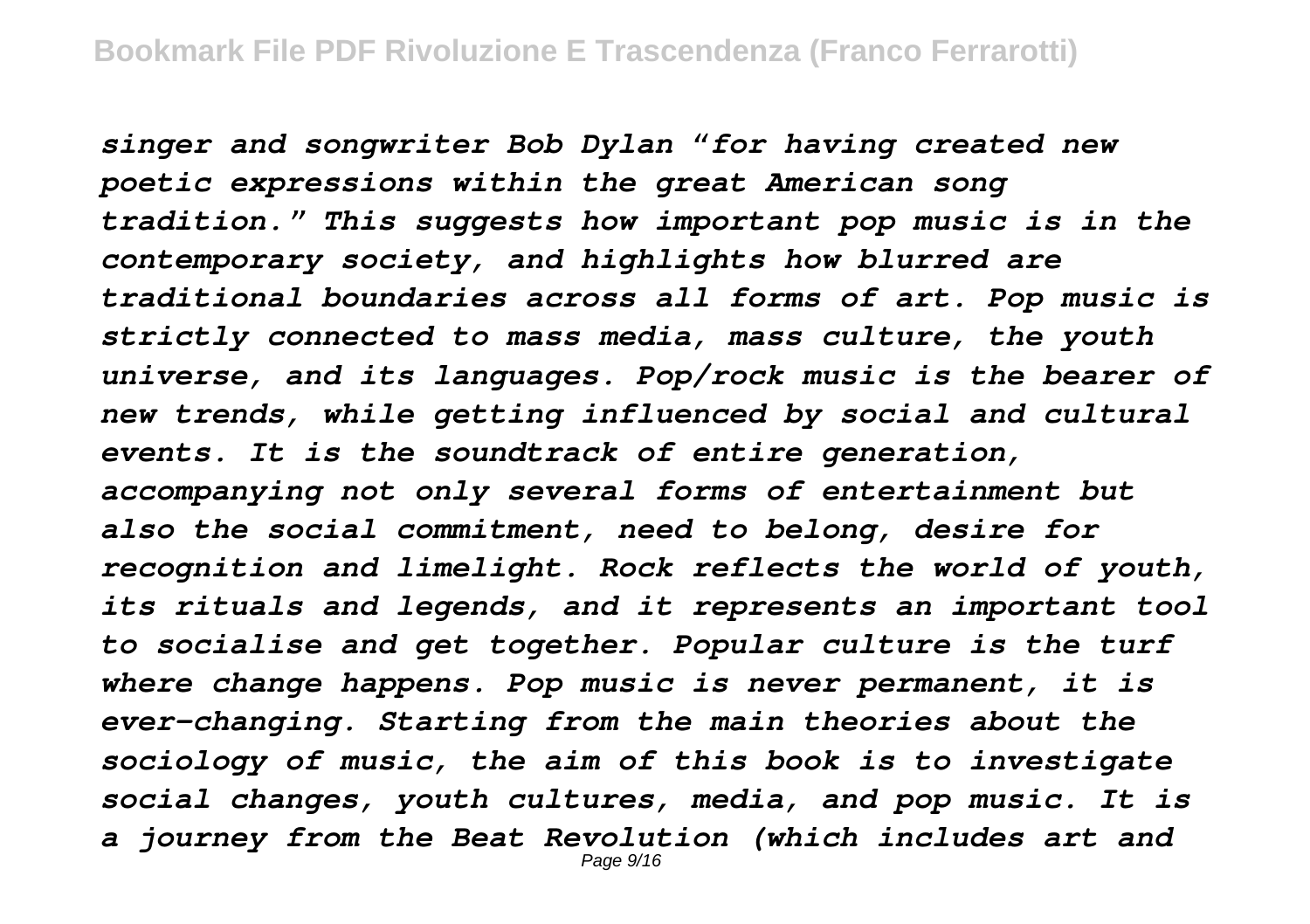*culture from the 50s onwards) to the Bit Generation, which is all about digital technologies and software culture. Catalogo dei libri in commercio Authority and Utility in Materialism L'Italia che scrive A Contribution to the Sociology of the Orgy Le maschere del male. Una sociologia A Linguistic and Aesthetic Analysis of Visual Art in Melanesia Toward a Critique of Marxist Aesthetics Questo testo affronta il Prologo del Vangelo di Giovanni non come un inno*

*al Logos, come viene comunemente spiegato, ma come un midrash giudaico del primo versetto della Genesi. Si tratterebbe dunque di un commento fatto con un metodo molto particolare che conduce a una vera e propria reinterpretazione dei primi versetti della Bibbia, un racconto della salvezza dalla creazione a Cristo. Per sostenere questa interpretazione l'autore confronta il testo greco del Codice Beza (Cambridge 1581) con il codice Vaticano e quello Sinaitico e recupera l'elaborazione filosofica-teologica di Filone d'Alessandria sulla figura del Logos, in base alla quale il Prologo di*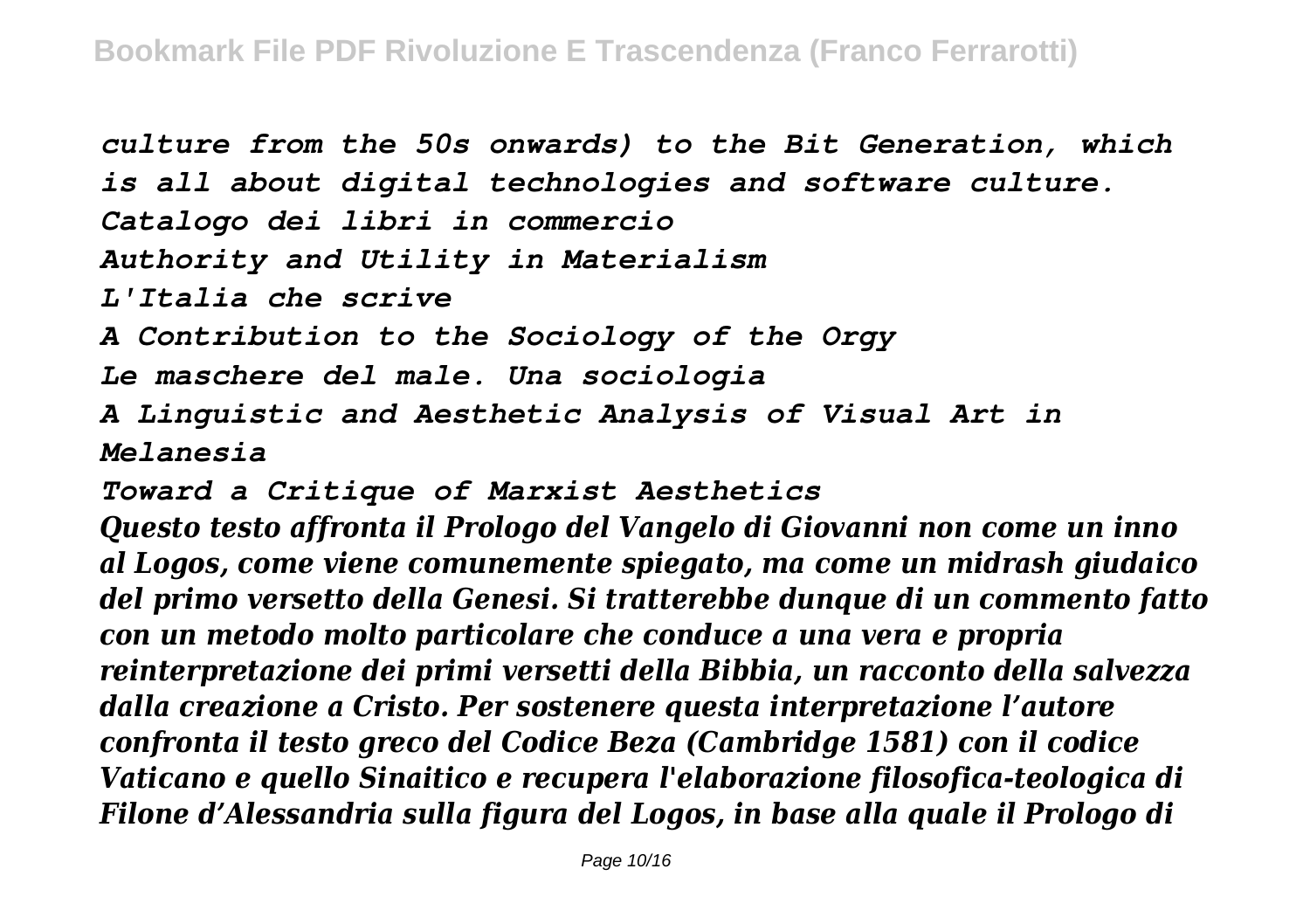*Giovanni si orienta verso Dio e verso il creato.*

*Developing a concept briefly introduced in Counterrevolution and Revolt, Marcuse here addresses the shortcomings of Marxist aesthetic theory and explores a dialectical aesthetic in which art functions as the conscience of society. Marcuse argues that art is the only form or expression that can take up where religion and philosophy fail and contends that aesthetics offers the last refuge for two-dimensional criticism in a one-dimensional society. Franco Ferrarotti offers a series of profiles on sociology's most important classical social and political thinkers, covering eighteenth and nineteenthcentury writers and concluding with the American economist Thorstein Veblen. This is a general introduction to the history of modern social thought as well as a study of each of these thinkers within his social and historical context. It is also an interpretation of them from a distinctly European social and philosophical perspective, treating as major thinkers some, such as Ferguson and Veblen, who are not typically included in the canon of classical social thinkers. Ferrarotti hopes to reinvigorate interest in classical theoretical concerns and to spark a discussion about the important legacy that sociology brings to bear on our understanding of human social action.*

*la pellegrina dell'assoluto*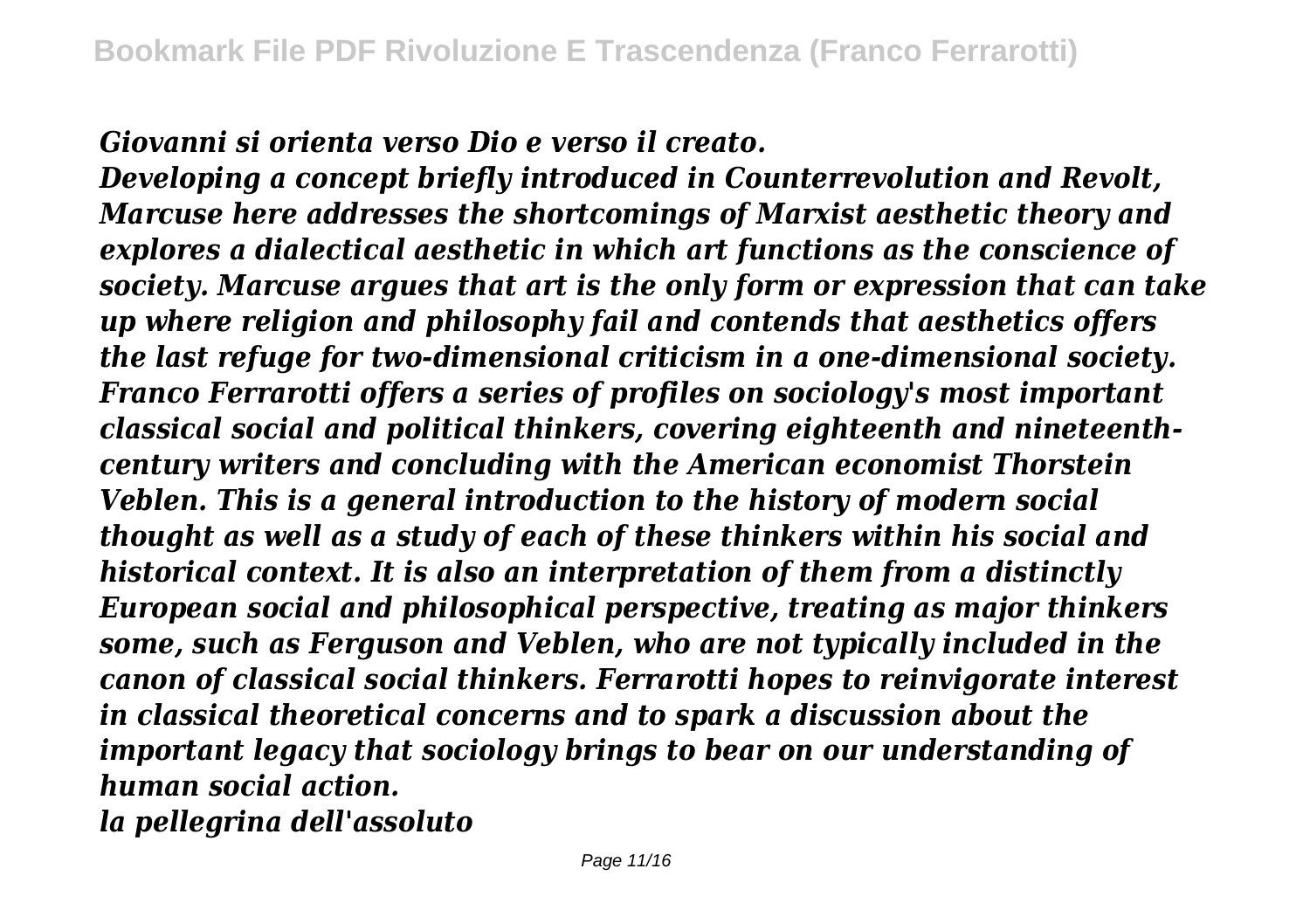## *Worldview The Religious and the Political Sophia*

#### *Persona e corresponsabilità sociale Pop Music, Media, and Youth Cultures Il declino dell'Occidente revisited*

L'obiezione di Max Stirner sul carattere trascendente di ogni costruzione utopica, anche quando si presenta come «scientifica» e del tutto immanente come il marxismo o lo storicismo crociano o l'attualismo gentiliano, è ancora oggi di grande attualità. In ogni atto o progetto rivoluzionario, per quanto determinato da contraddizioni interne dell'esistente, c'è una trascendenza implicita. Per Sartre, come per Nietzsche, Weber e Popper, senza passione non si fa nulla e la negazione di ogni trascendenza rischia di produrre, come alternativa, solo la solitudine del solipsismo. Non si tratta di scomodare la prova ontologica di sant'Anselmo o il ragionare neo-aristotelico di san Tommaso d'Aquino perché la questione, tuttora aperta, non riguarda l'esistenza o l'inesistenza di Dio, bensì il suo mistero.

Annotation Through models that integrate religion into the study of international politics, the essays in this collection offer a guide to updating the field.

On Tyranny is Leo Strauss's classic reading of Xenophon's dialogue, Hiero or Tyrannicus, in which the tyrant Hiero and the poet Simonides discuss the advantages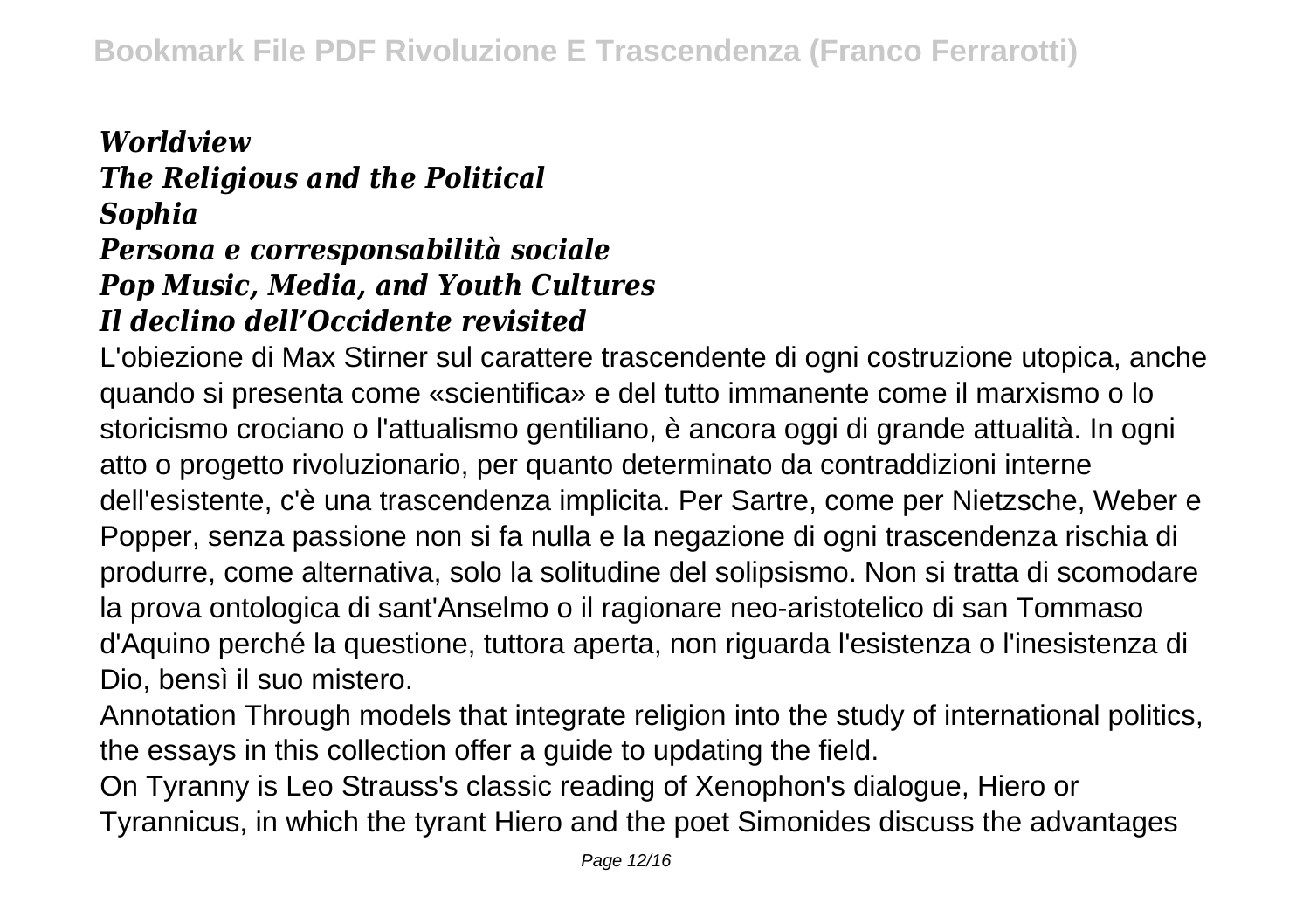and disadvantages of exercising tyranny. This edition includes a translation of the dialogue, a critique of the commentary by the French philosopher Alexandre Kojève, Strauss's restatement of his position in light of Kojève's comments, and finally, the complete Strauss-Kojève correspondence. "Through [Strauss's] interpretation Xenophon appears to us as no longer the somewhat dull and flat author we know, but as a brilliant and subtle writer, an original and profound thinker. What is more, in interpreting this forgotten dialogue, Strauss lays bare great moral and political problems that are still ours." —Alexandre Kojève, Critique "On Tyranny is a complex and stimulating book with its 'parallel dialogue' made all the more striking since both participants take such unusual, highly provocative positions, and so force readers to face substantial problems in what are often wholly unfamiliar, even shocking ways." —Robert Pippin, History and Theory "Every political scientist who tries to disentangle himself from the contemporary confusion over the problems of tyranny will be much indebted to this study and inevitably use it as a starting point."—Eric Voegelin, The Review of Politics Leo Strauss (1899-1973) was the Robert Maynard Hutchins Distinguished Service Professor of Political Science at the University of Chicago. interviste a Franco Ferrarotti Obsolete Objects in the Literary Imagination Spinoza, the Epicurean Circus Factions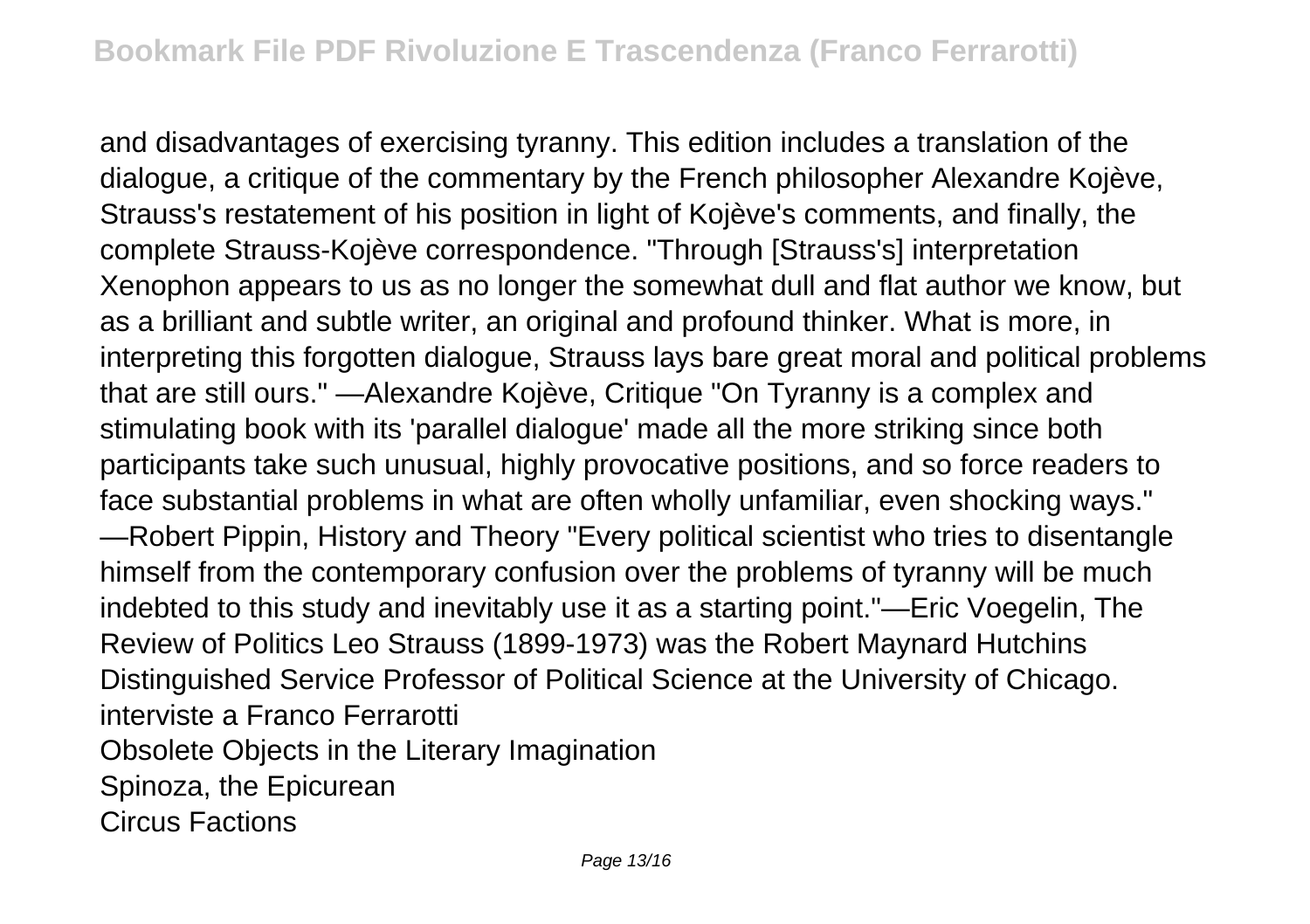## Filosofia

On Tyranny

### Simone Weil

#### 1420.194

"Religion and politics are two fundamental dimensions of human society, and yet they are often at loggerheads. Religion appears to belong to a different realm, signifying matters that are permanent and enduring, residing beyond the everyday. Politics appears to involve the secular struggle for power and influence, being driven by interest"--

Il volume racconta in che modo le religioni sono diventate oggetto di studio di una scienza relativamente giovane come la sociologia. A partire dagli autori più rappresentativi – da Comte a Luhmann – l'intento è fare emergere i concetti fondamentali che dalla seconda metà dell'Ottocento a oggi costituiscono la cassetta degli attrezzi per un'analisi sociologica dei fenomeni religiosi. Due testi classici di Durkheim e Weber e due grandi inchieste recenti di tipo quantitativo consentono di osservare il passaggio dalla teoria all'analisi dei fenomeni e dei comportamenti, mentre lo studio della religione come organizzazione permette di illustrare come da un messaggio originario si sviluppino vie spirituali e modelli profondamente differenziati. Ciò consente, tra l'altro, di individuare analogie e differenze tra il cristianesimo, l'ebraismo, l'islam, l'induismo e il buddhismo. Ma che cosa significa concretamente studiare e analizzare con gli strumenti della sociologia della religione alcuni temi oggi emergenti? Conflitti religiosi, guerra e martirio, ma anche genere, comunicazione, and anche genere, comunicaz<br>Page 14/16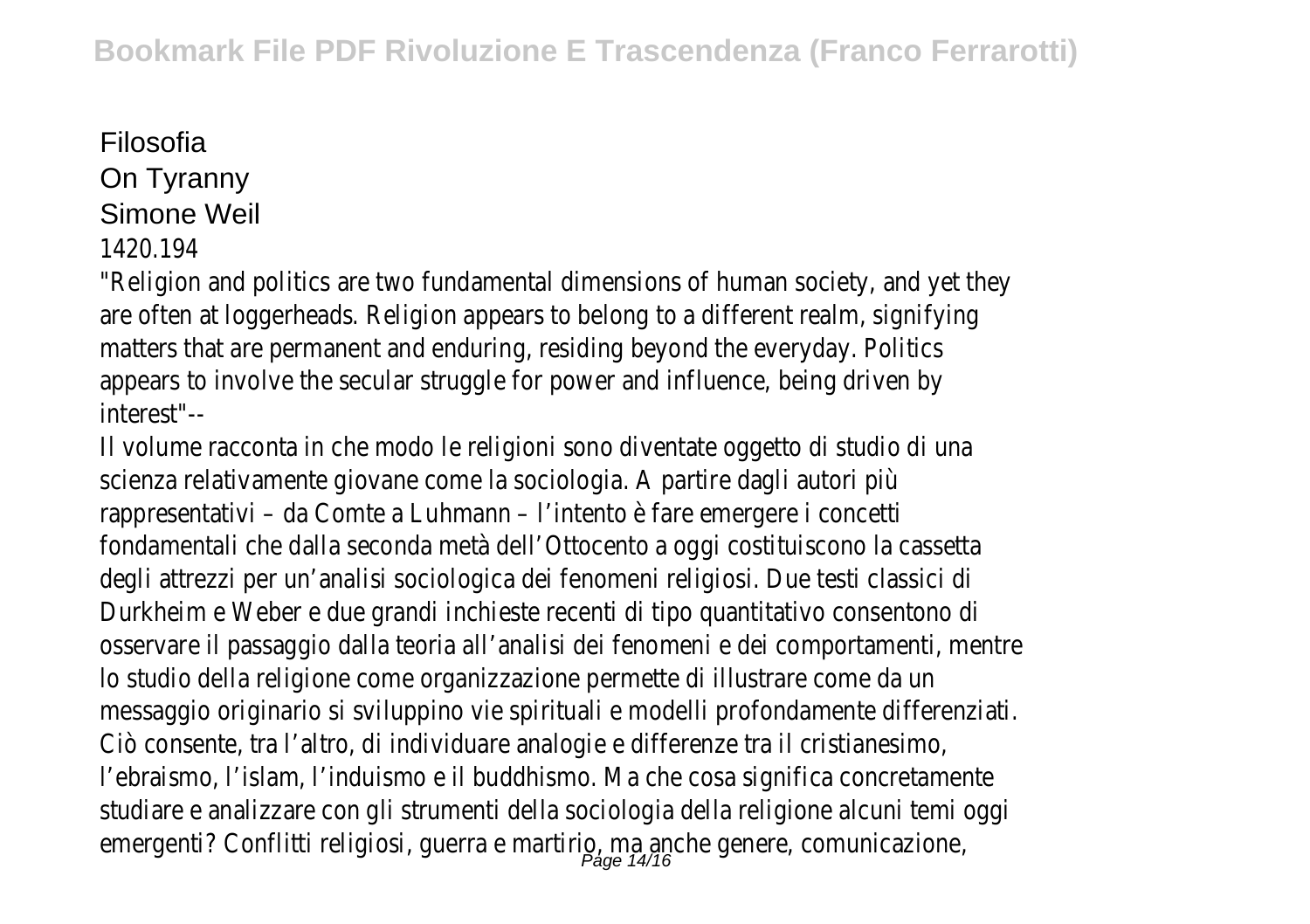politica, economia e carisma vengono messi sotto osservazione al fine di cogliere prospettive originali per la comprensione del mondo contemporaneo. Il volume si colloca in una collana di testi rigorosi e agili a un tempo, rivolti soprattutto al pubblico di università, facoltà teologiche, istituti di scienze religiose e seminari. Blues and Greens at Rome and Byzantium Religion and International Relations Theory Il Logos, software della creazione With an Introduction by Stefan Müller-Doohm Correspondence, 1932-1960 A Comparative Sociology of Religion Controversie su un'icona cristiana. Postfazione di Lidia Maggi Dalla fine delle "grandi narrazioni" teorizzata da Lyotard alla liquefazione della società indicata da Bauman, sono molti i filosofi ad aver messo in guardia l'Occidente a proposito del suo stato di declino. A cento anni dall'uscita de Il tramonto dell'Occidente (1918), la crisi della società occidentale assume contorni ben differenti da quelli prospettati da Oswald Spengler nella sua celebre opera. In questa libro, Carlo Bordoni raccoglie gli scritti di alcuni dei più autorevoli pensatori contemporanei – da Zygmunt Bauman a Michel Maffesoli, da Umberto Galimberti a Luciano Canfora – per indagare le cause della dissoluzione di un sistema consolidato che ha coinvolto i rapporti economici, le relazioni sociali e la legittimità stessa degli Stati-nazione nati dalla pace di Vestfalia.

Sociologia delle religioni